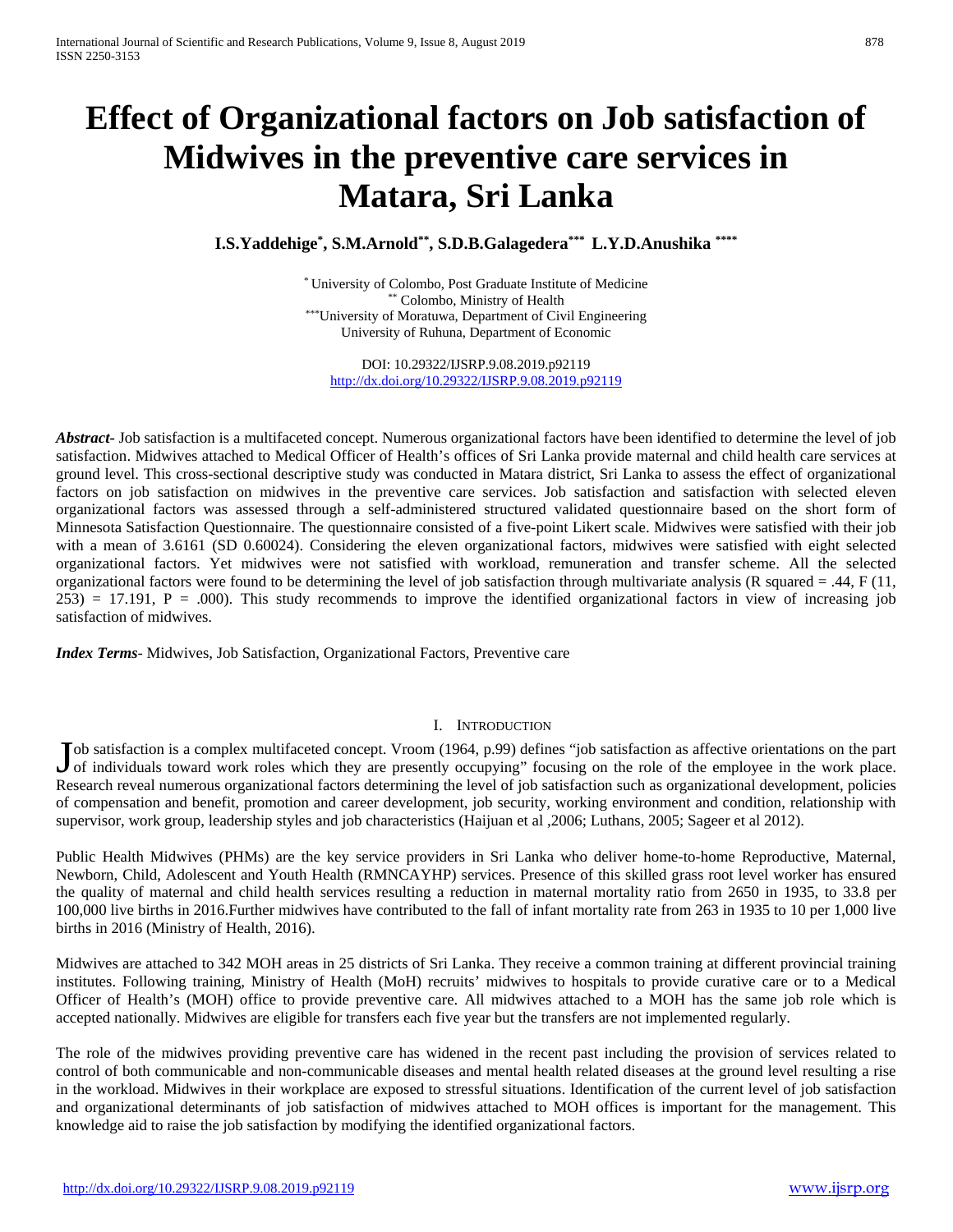## II. LITERATURE REVIEW

Job satisfaction of midwives has been assessed worldwide through different questionnaires. Short form of Minnesota Satisfaction Questionnaire (MSQ) is a validated tool which provides more specific information on the aspects of a job that an individual find rewarding (Weiss et al, 1977).International studies which assessed the job satisfaction of midwives with MSQ revealed mixed results where some are satisfied and some are not expressing its changing nature (Bodur, 2002; Kumar et al,2014; Muhammadani, 2015; Skinner et al, 2007; Talasaz et al, 2014).Based on the organizational environment satisfaction with organizational factors have been varied in different studies (Gamini, 2008;Hampton & Peterson, 2012; Muhammadani, 2015; Talasaz et al,2014).

Job satisfaction and its correlates among midwives attached to MOH offices was studied in Ratnapura district, Sri Lanka in 2008 where majority were neutral on job satisfaction (Gamini, 2008). Further midwives were not satisfied on renumeration and carrier development opportunities where as they were satisfied with the working environment, and support of supervisory officers (Gamini, 2008). Considering the impact of job satisfaction on the quality of health care services, assessing job satisfaction and its organizational determinants at least once in every six months has been recommended by Jahani (2010, cited in Talasaz et al, 2014 ).

Matara district has a population of 845000 living in both rural and urban settings whom were served through 253 midwives attached to 17 MOH areas (Ministry of Health,2018). Each MOH area is composed of several PHM areas which is varying from 10-20. With the recent addition of job functions, role of a midwife attached to a MOH has changed considerably. Hence in view of identifying the level of job satisfaction and effects of organizational factors on job satisfaction among midwives in the preventive care services this study was conducted in Matara district of Sri Lanka.

## III. METHODOLOGY

This descriptive cross-sectional study was conducted in 2016 among all 273 Public Health Midwives (PHMs) served in all MOH areas (17) in Matara district providing preventive health services. Midwives on maternity leave or long medical leave were excluded from the study. A modified, validated, pretested structured self-administered questionnaire with a five-point Likert scale response (Strongly agree, Agree, Neutral, Disagree and Strongly disagree) was developed based on short form of MSQ. Questionnaire assessed the demographic information, satisfaction with eleven organizational factors and satisfaction with fob itself of midwives. Data was collected by the principal investigator visiting each MOH office following obtaining ethical and administrative approval.

Data was entered and analyzed in Statistical Package for the Social Science (SPSS) software (version 23). Demographics of the midwives, satisfaction with identified organizational factors and satisfaction with job itself was assessed. Further correlation was assessed among the satisfaction with organizational factors and job satisfaction.

## IV. RESULTS

Among the eligible 261 midwives 253 responded to the questionnaire resulting a response rate of 96.9%. Hundred and eighty-nine (74.7%) midwives were 36 years or more and 228 (90.1%) of midwives were married. Most of them were residing in their own house (n=220,87%). Majority had an experience of more than 10 years in the Ministry of Health (191,75.49%). More than half of the midwives have been in the current station for more than 5 years in the current station  $(n=174, 68.77\%)$ .

Among Midwives, 173 (68.4%) had a serving population of 2501- 4500.Twenty-one (8.3%) midwives had a population more than 4500. Extent of area of the majority (n=131, 51.9%) was  $> 4 \text{ km}^2$  - 8 km². Only 16 (6.3%) midwives had an area larger than 16 km². There were 27 vacant posts. Among them 22 (81.5%) were vacant for a period less than 1 year and 5 (18.5%) for 1- 2 years. Medical Officer of Health (MOH) was available for all the midwives as a supervising officer  $(n=253,100.0\%)$  whereas only 198 (78.3%) were supervised by a Public Health Nursing Sister (PHNS). Supervising Public Health Midwives (SPHM) supervised 239 (94.5%) of midwives.

The mean value of job satisfaction was 3.6161 (SD 0.60024) hence, midwives were considered to satisfied with their job. Assessment of satisfaction with eleven selected organizational factors was illustrated in Table 1. Midwives were highly satisfied with their coworkers (M=3.9217, SD=0.63249). Midwives were not satisfied with the remuneration (M=2.5837, SD=0.82651) and transfer scheme (M=2.7727, SD= 1.03065). Workload (M= 2.4012, SD= 0.89621) is the least satisfied factor.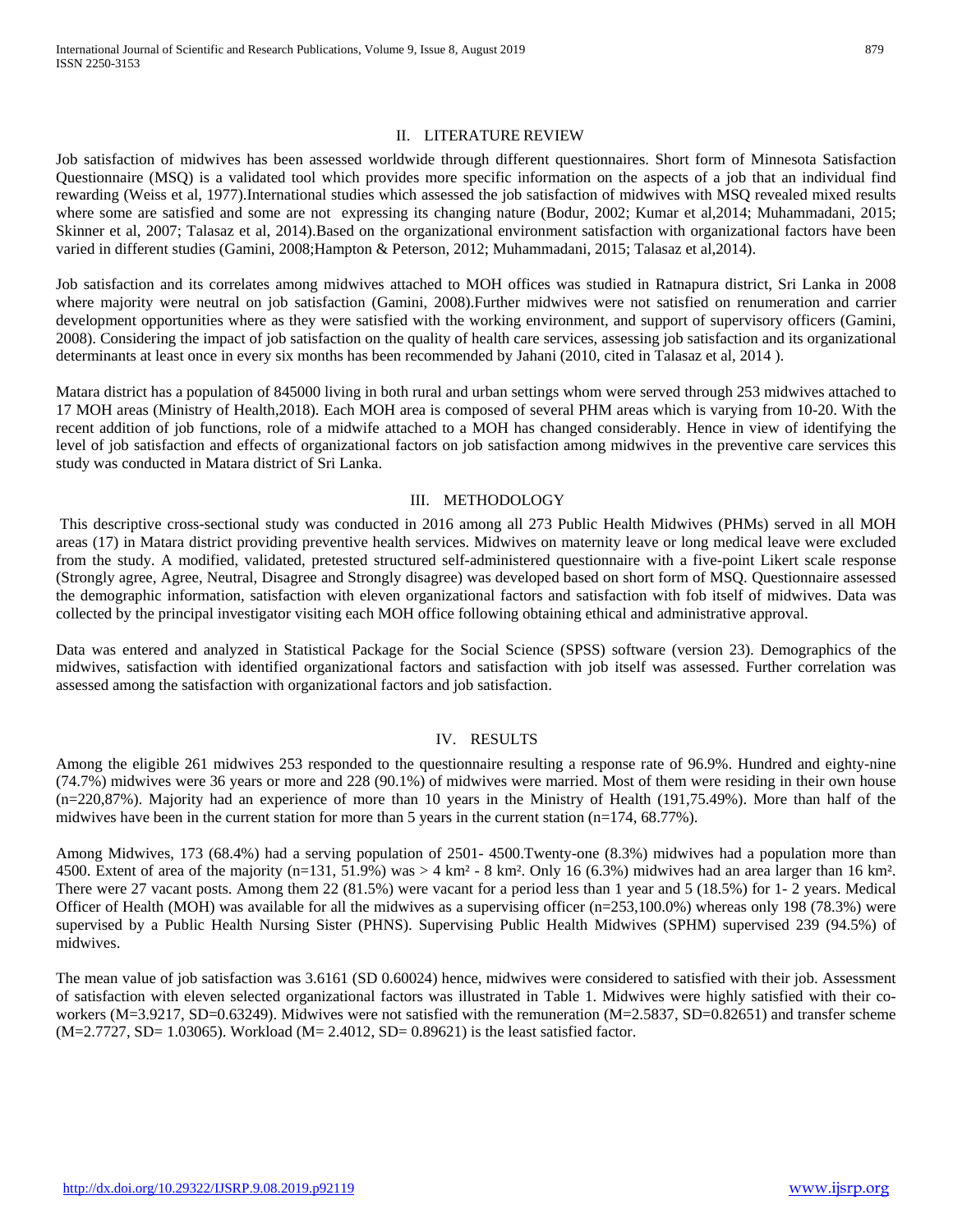| <b>Organizational Factor</b> | <b>Mean</b> | <b>Standard Deviation</b> |
|------------------------------|-------------|---------------------------|
| <b>Working Condition</b>     | 3.7688      | 0.70913                   |
| Supervision                  | 3.8235      | 0.71487                   |
| Co worker                    | 3.9217      | 0.63249                   |
| Workload                     | 2.4012      | 0.89621                   |
| Autonomy                     | 3.3439      | 0.66393                   |
| <b>Training Received</b>     | 3.5586      | 0.52260                   |
| Remuneration                 | 2.5837      | 0.82651                   |
| Carrier development          | 3.2292      | 0.75908                   |
| Welfare                      | 3.3992      | 0.92835                   |
| Transfer scheme              | 2.7727      | 1.03065                   |
| Leave                        | 3.5850      | 0.75046                   |

Table I: Distribution of mean and standard deviation of satisfaction of organizational factors

As the mean values of the organizational factors were normally distributed, Pearson correlations coefficients (r) were conducted to determine whether a relationship existed between the dependent variable job satisfaction and the selected eleven organizational independent variables which were statistically significant. Therefor a multiple regression analysis was conducted to evaluate the predictive values of the organizational factors on the midwives' job satisfaction. All analyses were conducted at the 0.05 significance level. Normal P-P plot of regression standardized residual revealed the normal distribution of data (Figure 1).



Figure 1: Regression Standardized Residual Plot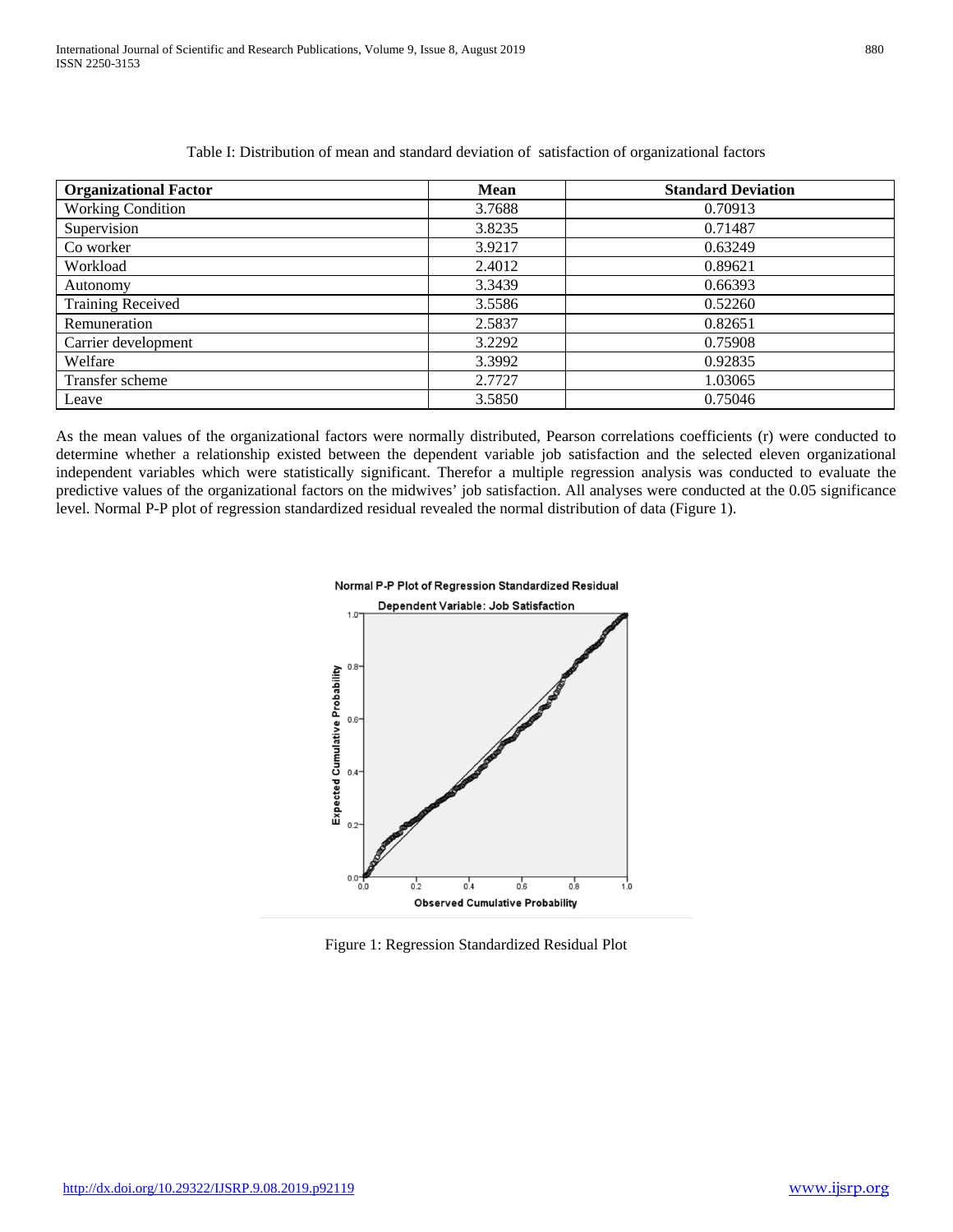A model analysis was conducted including the eleven independent variables (Autonomy, Carrier development, Coworker, Leave, Remuneration, Supervision, Training Received, Transfer scheme, Welfare, Working condition and Workload) and the dependent variable. The linear combination of the 11 independent variables was significantly related to the dependent variable (job satisfaction), R squared = .44, adjusted R squared = .414,  $F(11, 253) = 17.191$ ,  $P = .000$  (Table 2).

Table II: Model summary between independent variables and dependent variable

| <b>Model Summary</b>  |                 |             |            |                            |        |       |  |  |
|-----------------------|-----------------|-------------|------------|----------------------------|--------|-------|--|--|
| Model                 | ĸ               | R square    | Adjusted R | Std. Error of the Estimate |        |       |  |  |
|                       |                 |             | square     |                            |        |       |  |  |
|                       | $0.663^{\rm a}$ | 0.440       | 0.414      | 0.45945                    |        |       |  |  |
| <b>ANOVA</b>          |                 |             |            |                            |        |       |  |  |
| <b>Sum of Squares</b> | df              | Mean Square |            | Sig.                       |        |       |  |  |
| Regression            |                 | 3.629       |            | 0.32990                    | 17.191 | 0.000 |  |  |
| Residual              |                 | 0.211       | 241        | 0.00087                    |        |       |  |  |
| Total                 |                 | 3.840       | 252        |                            |        |       |  |  |

# *A. Predictors:*

(Independent variables) Autonomy, Carrier development, Coworker, Leave, Remuneration, Supervision, Training Received, Transfer scheme, Welfare, Working condition and Workload

## *B. Dependent Variable: Job satisfaction*

The analysis revealed job satisfaction of midwives are affected by all selected organizational factors.

## V. DISCUSSION

Midwives were satisfied with the job in contrast to the findings of Gamini (2008) where the majority of midwives were neither satisfied nor dissatisfied. Improvements in transport facilities provided, presence of fairly low vacant posts, small populations to be served and small extent of areas may have contributed to the findings.

Yet, midwives were not satisfied with the remuneration, transfer scheme and workload. Job role of a midwife attached to a MOH office has widened in the recent past which may have contributed to the rise in the workload. Further they do not receive extra duty payment compared to hospital midwives and do not receive an adequate travelling allowance. These factors may have contributed to the findings.

As the midwives are not satisfied with the current transfer scheme further research is needed to identify the reasons for the finding in view of modifying the current practice. Descriptive analysis of job role with the newly added job functions and recruitment of midwives for the vacant posts may improve the satisfaction with workload. Further revision of salary and allowances timely may enhance job satisfaction. Study concluded selected organizational factors were strongly correlated with job satisfaction hence, improvements in organizational factors may enhance job satisfaction.

## **REFERENCES**

[1] Bodur, S. (2002). Job satisfaction of health care staff employed at health Centers in Turkey. *Occupational Medicine*, *52*(6), 353-355.Retrieved from [www.ncbi.nlm.nih.gov/pubmed/12361997.](http://www.ncbi.nlm.nih.gov/pubmed/12361997)

<sup>[2]</sup> Gamini, N. B.(2008) .*Job Satisfaction and Its Correlates Among Public Health Midwives in Rathnaputa District*. (Unpublished MSc dissertation), Postgraduate Institute of Medicine ,Colombo

<sup>[3]</sup> Hampton,G.M. & Peterson,R.T.(2012). Job satisfaction of certified nurse midwives. *Administrative issues journal: education, practice and research*, *2* (2), 112- 126.Retrieved fro[m http://www.swosu.edu/academics/aij/2012/v2v2/hampton-peterson.pdf](http://www.swosu.edu/academics/aij/2012/v2v2/hampton-peterson.pdf)

<sup>[4]</sup> Haijuan,W.,Yongpin,N. & Bibo,X.(2006).Main factors influencing nurse job satisfaction-a cross country study. (MSc dissertation), Kristianstad University College, Sweden. Retrieved from [http://www.diva-portal.org/smash/get/diva2:230835/FULLTEXT01.pd](http://www.diva-portal.org/smash/get/diva2:230835/FULLTEXT01.p)f